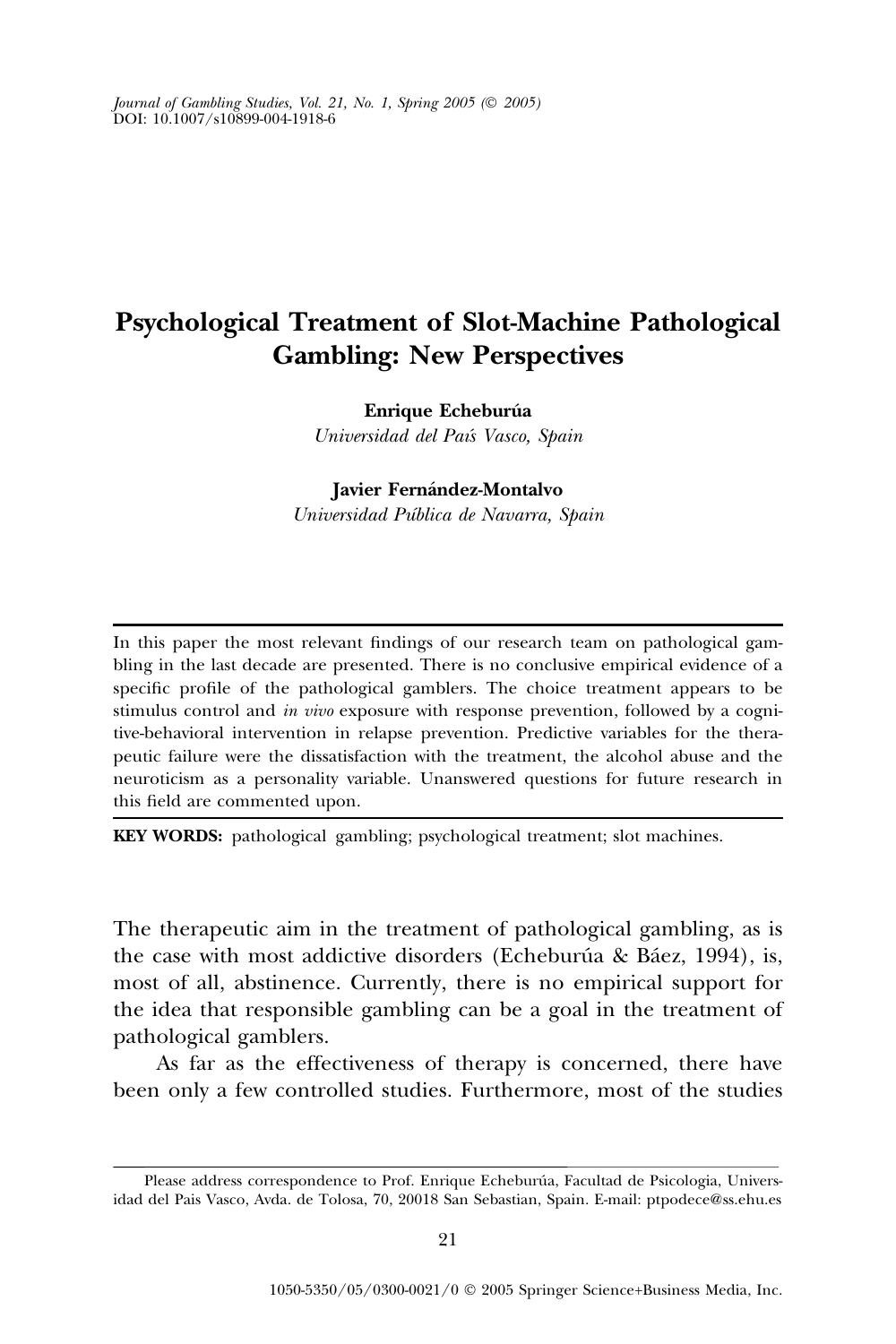refer generally to combinations of techniques in which the effective component cannot always be isolated (Blaszczynski, 1985).

However, four lines of research can be delineated in the treatment of pathological gambling: *imaginal desensitisation*-a variant of systematic desensitization- designed to cope with the psychophysiological hyperactivation (Blaszczynski, McConaghy, & Frankova, 1991; McConaghy, Armstrong, Blaszczynski, & Allcock, 1983, 1988); cognitive restructuring, justified by the high number of cognitive distortions in the pathological gamblers (Ladouceur et al., 2001; Sylvain, Ladouceur, & Boisvert 1997); in vivo exposure with response prevention and stimulus control, designed to face the craving for gambling and to increase expectations of self-effectiveness regarding the capacity to control gambling (Echeburúa, Báez, & Fernández-Montalvo, 1996); and, finally, according to the long-term abstinence problem, *relapse* prevention, including behavioral and cognitive techniques, is the latest focus of research (Echeburúa & Fernández-Montalvo, 2002; Echeburúa, Fernández-Montalvo, & Báez, 2000).

The main purpose of this paper is to condense the main conclusions, empirically supported, of our research team in the field of pathological gambling in order to achieve a choice treatment.

# IN VIVO EXPOSURE WITH RESPONSE PREVENTION AND STIMULUS CONTROL

The aim of our first research (Echeburúa et al., 1996) was to test the comparative effectiveness of three therapeutic modalities [(a) individual stimulus control and exposure with response prevention; (b) group cognitive restructuring; and (c) a+b] in the treatment of slot-machine pathological gambling. An additional waitinglist group was used to evaluate the spontaneous evolution of the non-treated gamblers. The purpose of the treatment was total abstinence. The sample consisted of 69 patients selected according to DSM-III-R criteria. A multigroup experimental design with repeated measures (pretreatment, posttreatment and 1, 3, 6 and 12-month follow-up) was used (Table 1). Most treated patients gave up gambling as well as improved, albeit more slowly, in family/social and psychological functioning. The success rate at the 12-month follow-up was higher in the individual treatment (68.8%) compared both to group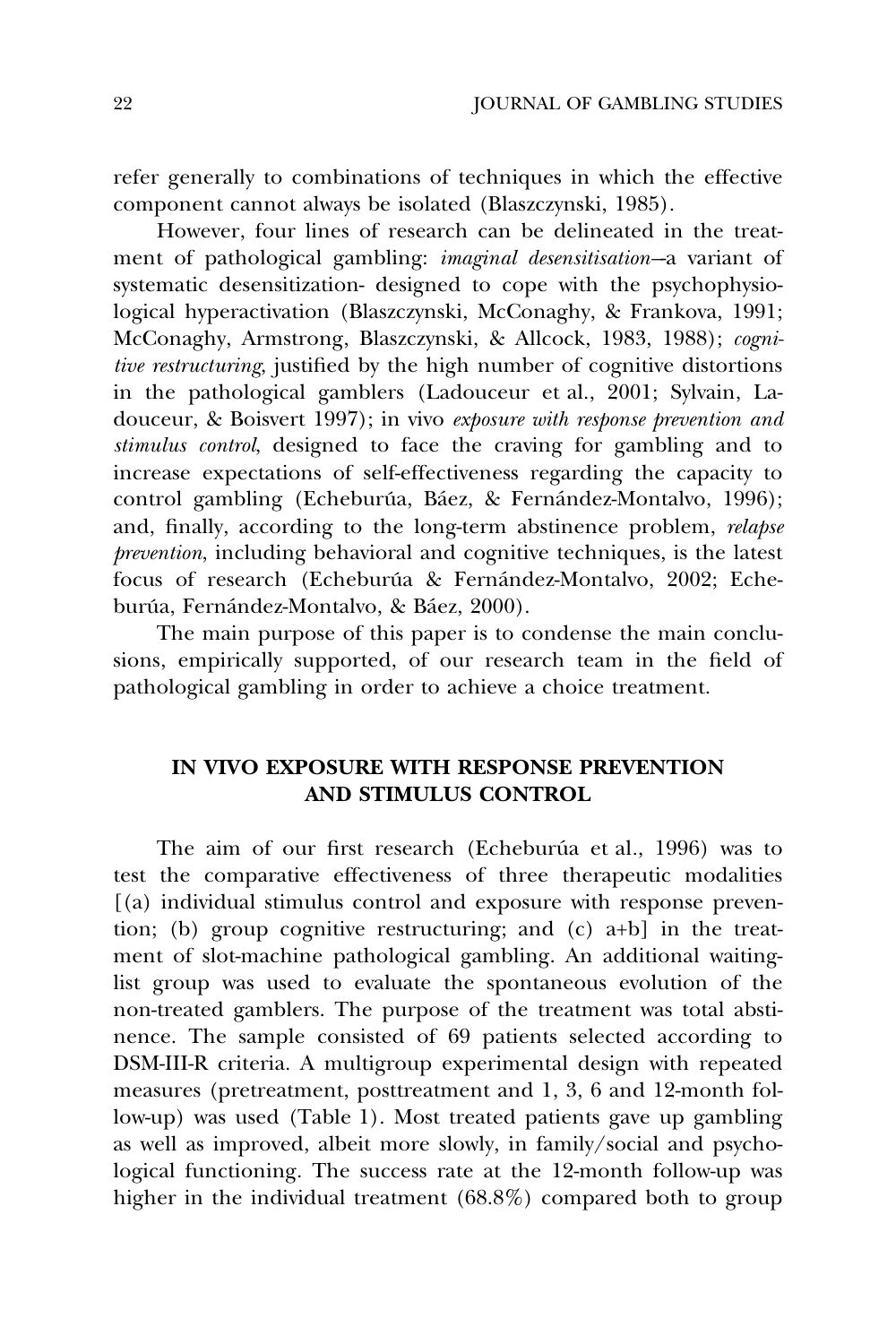| <i>Assessment</i> | Individual<br>treatment |              | Group<br>treatment |              | Control<br>group |               |          |
|-------------------|-------------------------|--------------|--------------------|--------------|------------------|---------------|----------|
|                   | N                       | (%)          | N                  | (%)          | N                | (%)           | $\chi^2$ |
| Post.             |                         | 23 (100%)    |                    | 23 (100%)    |                  | 21 (91.3%)    | 4.11     |
| 1 month           |                         | 22 (95.7%)   |                    | $21(91.3\%)$ |                  | $17(73.9\%)$  | 5.36     |
| 3 months          |                         | $21(91.3\%)$ |                    | $21(91.3\%)$ |                  | 14 (60.9%)    | 9.28**   |
| 6 months          |                         | 20 (87%)     |                    | 20 (87%)     |                  | 13 $(56.5\%)$ | $7.97*$  |
| 12 months         |                         | 19 (82.6%)   |                    | 18 (78.3%)   |                  | 12 (52.2%)    | $6.05*$  |

Table 1 Rate of Success and Results of Chi-squared in the Assessment

(37.5%) and combined treatment (37.5%). There was also a surprising improvement in gambling in the control group between the pretreatment and the 6-month follow-up (25%), but, anyway, it was significantly lower than in the treatment groups. The most relevant result was that individual stimulus control and exposure with response prevention appeared to be a cost-effective therapy for pathological gambling.

The results obtained with these techniques were satisfactory in posttreatment assessments. Even a rate of 100% abstinence was reached. However, as happens in other addictions, a significant percentage of individuals (around a third) relapsed in the first months after therapy.

## RELAPSE PREVENTION

According to the prior results, the purpose of our second clinical trial (Echeburúa et al., 2000) was to improve the long-term success rate.

The aim of this research was, on the one hand, to confirm the efficacy of stimulus control and exposure with response prevention in stopping pathological gambling and, on the other, to test the comparative effectiveness of two therapeutic formats (individual and group) for relapse prevention, compared to a control group, in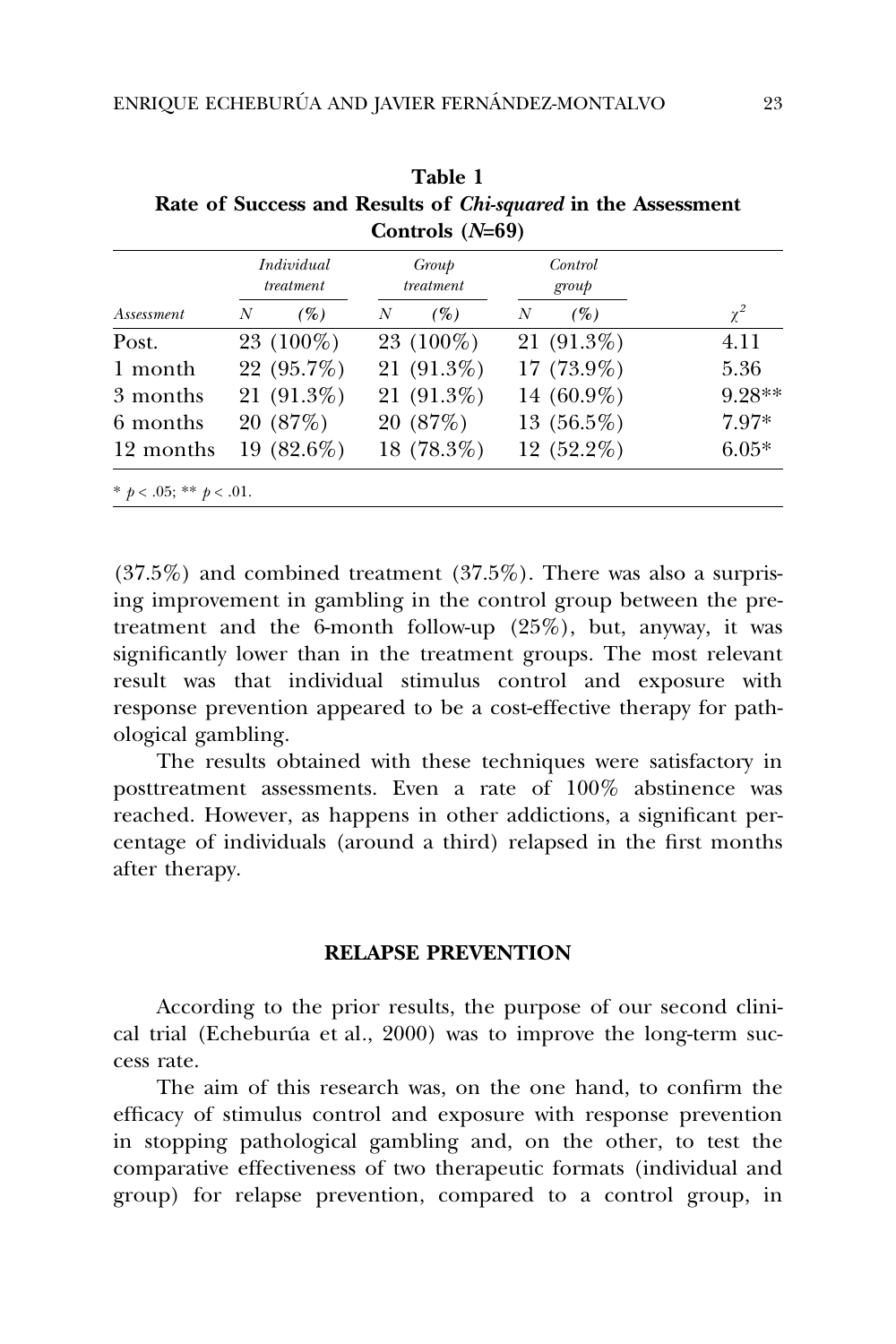order to maintain abstinence. The sample consisted of 69 patients selected according to DSM-IV criteria. At the first part of the study, a one-group design with repeated measures of assessment (pre and posttreatment) was used. At the second part, a multigroup experimental design with repeated measures (pretreatment, posttreatment and 1, 3, 6 and 12-month follow-up) was used. All treated patients gave up gambling at the end of the first part of the study. In the second part results related to 12-month follow-up relapse showed a success rate higher in both individual (86% of abstinent patients) and group (78%) relapse prevention than in the control group (52%). There were no differences between both experimental modalities. These results raise the need of relapse prevention programs in the treatment of pathological gambling.

However, apart from effectiveness, an important conclusion of this study regards efficiency. From the point of view of cost-benefits, the possibility of implementing the intervention in a group format saves a great amount of costs, because a greater number of patients can be treated without diminishing the quality of the intervention.

## PREDICTORS OF THERAPEUTIC FAILURE

In spite of the good results obtained in the previous clinical trials, there still is a considerable rate (about 20% of total patients) who fail in the treatment, even after receiving an intervention in relapse prevention. Therefore a very interesting line of research is the detailed study of therapeutic failures to determine variables that can predict relapse. The treatment of this mental disorder might improve as a result.

Consequently, the aim of the third research (Echeburúa, Ferna´ndez-Montalvo, & Ba´ez, 2001) was to determine the features of pathological gamblers who dropped out of the treatment or relapsed within a one year follow-up period. The sample consisted of 69 patients selected according to DSM-IV criteria. Results indicated that the only difference between the patients who dropped out of treatment (14.5%) and the ones who completed it was the level of stateanxiety. The former were more anxious than the latter. Predictive variables for the therapeutic failure were the dissatisfaction with the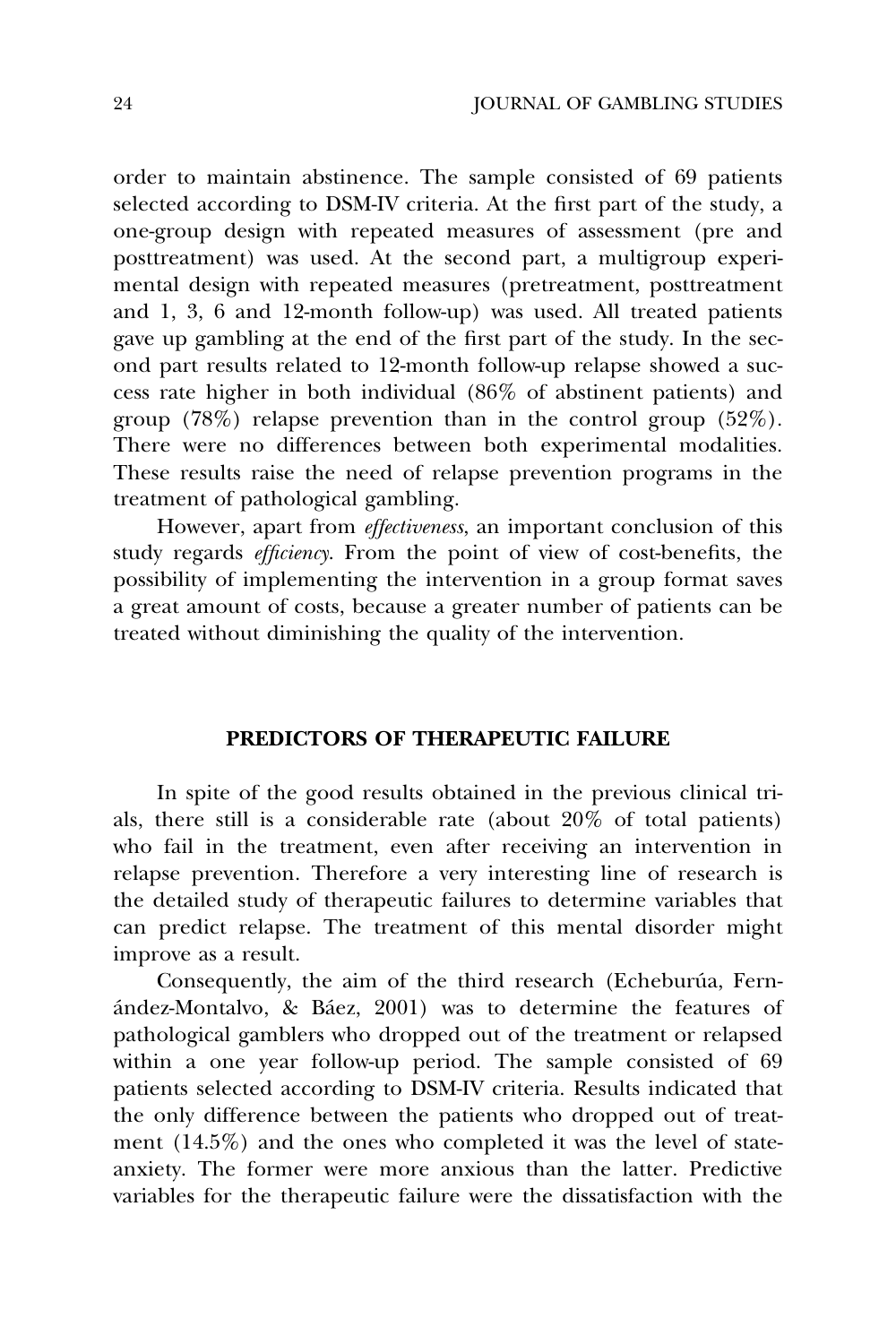treatment, the alcohol abuse and the neuroticism as a personality variable. On the other hand, most relapses were observed in the first three months after treatment. The main triggers of relapse, in a hierarchic order, were the following ones: inadequate money management, negative emotional states, alcohol abuse, craving and social pressure.

Therefore, the situational elements were more important than the personality dimensions in the prediction of relapse. This generates a therapeutic optimism and encouragement to design more careful individually tailored treatments, as the same type of therapy may not be suitable for every pathological gambler.

### CRITICAL ISSUES FOR FURTHER RESEARCH

In these studies of our research team there are some limitations. First, all treated patients were slot-machine pathological gamblers. Although these are the most frequent treatment seekers in clinical samples in Spain, they may not be totally representative of the larger population of problem gamblers. Second, gamblers with comorbid psychopathological disorders were not included. These individuals, however, are prevalent in clinical practice. Third, nearly all patients were men. And perhaps these treatments might not be equally effective for women. And fourth, the follow-up of our studies was conducted over a period of 12 months, in accordance with other studies (Ladouceur et al., 2001; Sylvain et al., 1997). However, it has been suggested that in order to draw definitive conclusions, a more prolonged follow-up would be necessary. Although currently there exists only one study (McConaghy et al., 1991) with a longer follow-up (from 2 to 9 years).

Likewise some points deserve more attention in future research. It is important to know more about motivational enhancement for therapy because many gamblers do not seek treatment (Hodgings, Currie, & El-Guebaly, 2001). It should be more studied the purpose of controlled gambling for not properly dependent patients (Ladouceur & Walker, 1998). It would be interesting to test combined treatments, for instance psychological therapy with drugs (most of all, in